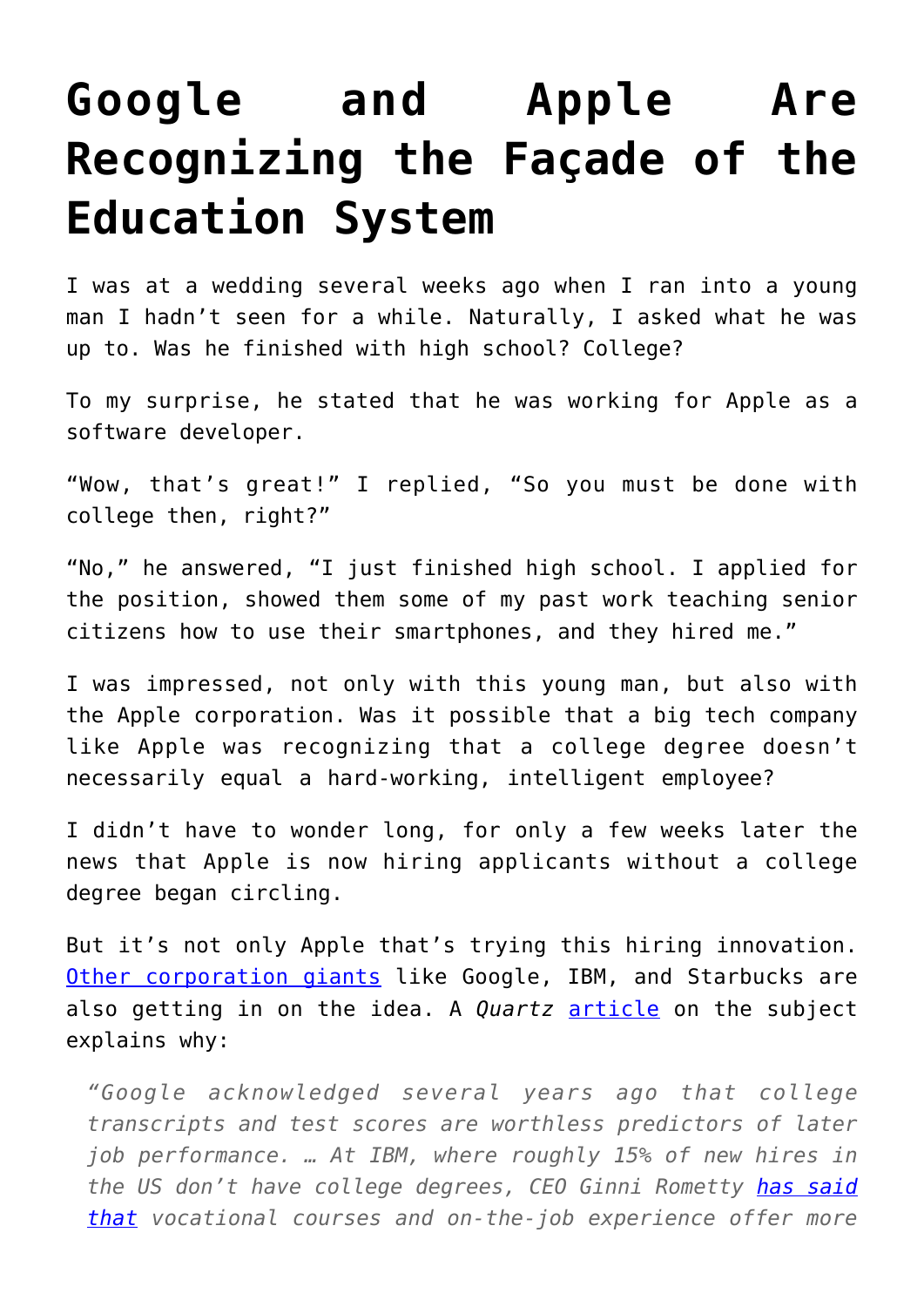*relevant training for many tech sector positions than a fouryear college degree."*

In essence, major businesses are beginning to recognize that the education system is not doing the job it promised. Not only is it not equipping students with the skills they need for successfully doing a job, but it also is not equipping them with the knowledge and thinking skills which enable them to make connections and applications that propel a company.

University of Chicago professor Richard Weaver recognized this in the late 1940s when he wrote his famous work, *[Ideas Have](https://www.amazon.com/gp/product/022609006X/ref=as_li_qf_asin_il_tl?ie=UTF8&tag=intelltakeo0d-20&creative=9325&linkCode=as2&creativeASIN=022609006X&linkId=92854317e7e433ff5b21e8b5566c5e60) [Consequences.](https://www.amazon.com/gp/product/022609006X/ref=as_li_qf_asin_il_tl?ie=UTF8&tag=intelltakeo0d-20&creative=9325&linkCode=as2&creativeASIN=022609006X&linkId=92854317e7e433ff5b21e8b5566c5e60)* As he notes in the following passage, the education system as we know it today has become a type of Potemkin Village – a great façade, but nothing of substance supporting it:

*"In other words, it is precisely because we have lost our grasp of the nature of knowledge that we have nothing to educate with for the salvation of our order. Americans certainly cannot be reproached for failing to invest adequately in the hope that education would prove a redemption. They have built numberless high schools, lavish in equipment, only to see them, under the prevailing scheme of values, turned into social centers and institutions for improving the personality, where teachers, living in fear of constituents, dare not enforce scholarship. They have built colleges on an equal scale, only to see them turned into playgrounds for grown-up children or centers of vocationalism and professionalism. Finally, they have seen pragmatists, as if in peculiar spite against the very idea of hierarchy, endeavoring to turn classes into democratic forums, where the teacher is only a moderator, and no one offends by presuming to speak with superior knowledge."*

The problem is, such a façade can only last so long, and given recent developments in major companies, it seems that façade